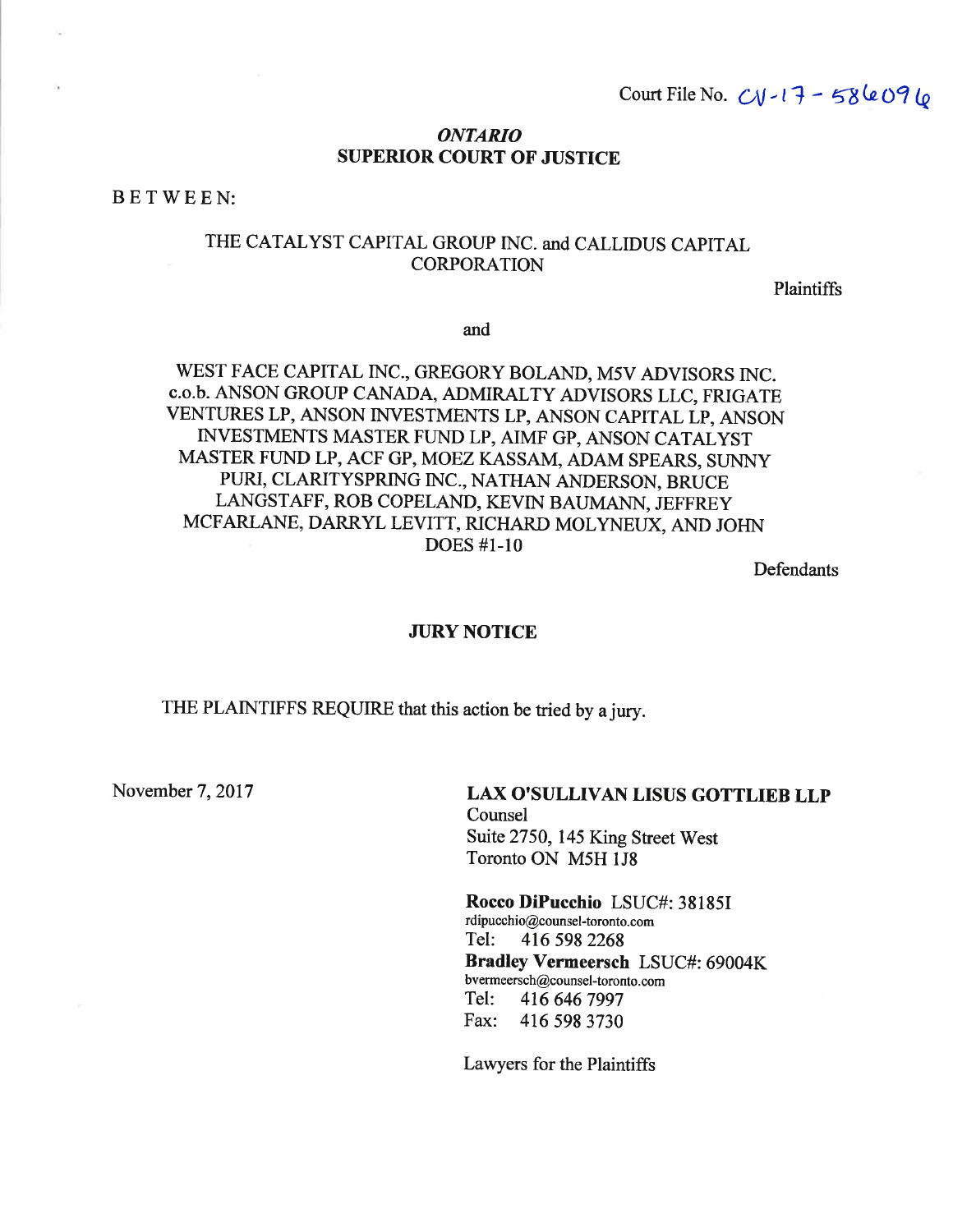- TO: WEST FACE CAPITAL INC. 2 Bloor Street E. Suite 3000 Toronto, Ontario M4W 1A8
- AND TO: GREGORY BOLAND c/o West Face Capital Inc. 2 Bloor Street E. Suite 3000 Toronto, Ontario M4W 1A8
- AND TO: M5V ADVISORS INC. c.o.b. ANSON GROUP CANADA<br>111 Peter Street Suite 904 Toronto, Ontario M5V 2HI
- AND TO: ADMIRALTY ADVISORS LLC 5950 Berkshire Lane Suite 210 Dallas, Texas, U.S. 75225
- AND TO: FRIGATE VENTURES LP 5950 Berkshire Lane Suite 210 Dallas, Texas, U.S. 75225
- AND TO: ANSON INVESTMENTS LP 5950 Berkshire Lane Suite 210 Dallas, Texas, U.S. 7522s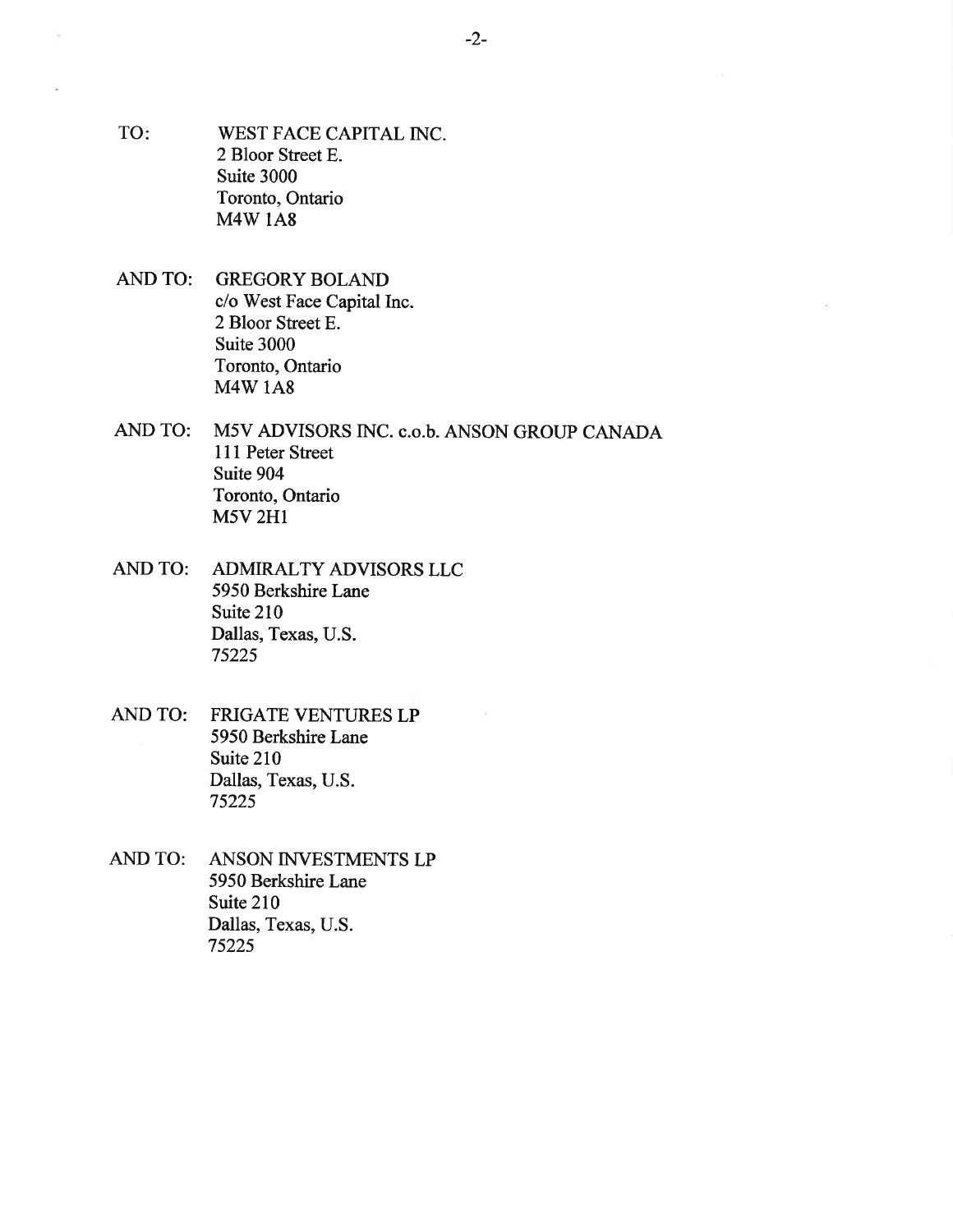- AND TO: ANSON CAPITAL LP 420 Lyndon B. Johnson Freeway Suite 550 Dallas, Texas, U.S. 75240
- AND TO: ANSON INVESTMENTS MASTER FUND LP 5950 Berkshire Lane Suite 210 Dallas, Texas, U.S. 75225
- AND TO: AIMF GP, 5950 Berkshire Lane Suite 210 Dallas, Texas, U.S. 75225
- AND TO: ANSON CATALYST MASTER FUND LP 5950 Berkshire Lane Suite 210 Dallas, Texas, U.S. 75225
- AND TO: ACF GP 5950 Berkshire Lane Suite 210 Dallas, Texas, U.S. 75225
- AND TO: MOEZ KASSAM 111 Peter Street Suite 904 Toronto, Ontario **M5V 2H1**
- AND TO: ADAM SPEARS 111 Peter Street Suite 904 Toronto, Ontario **M5V 2H1**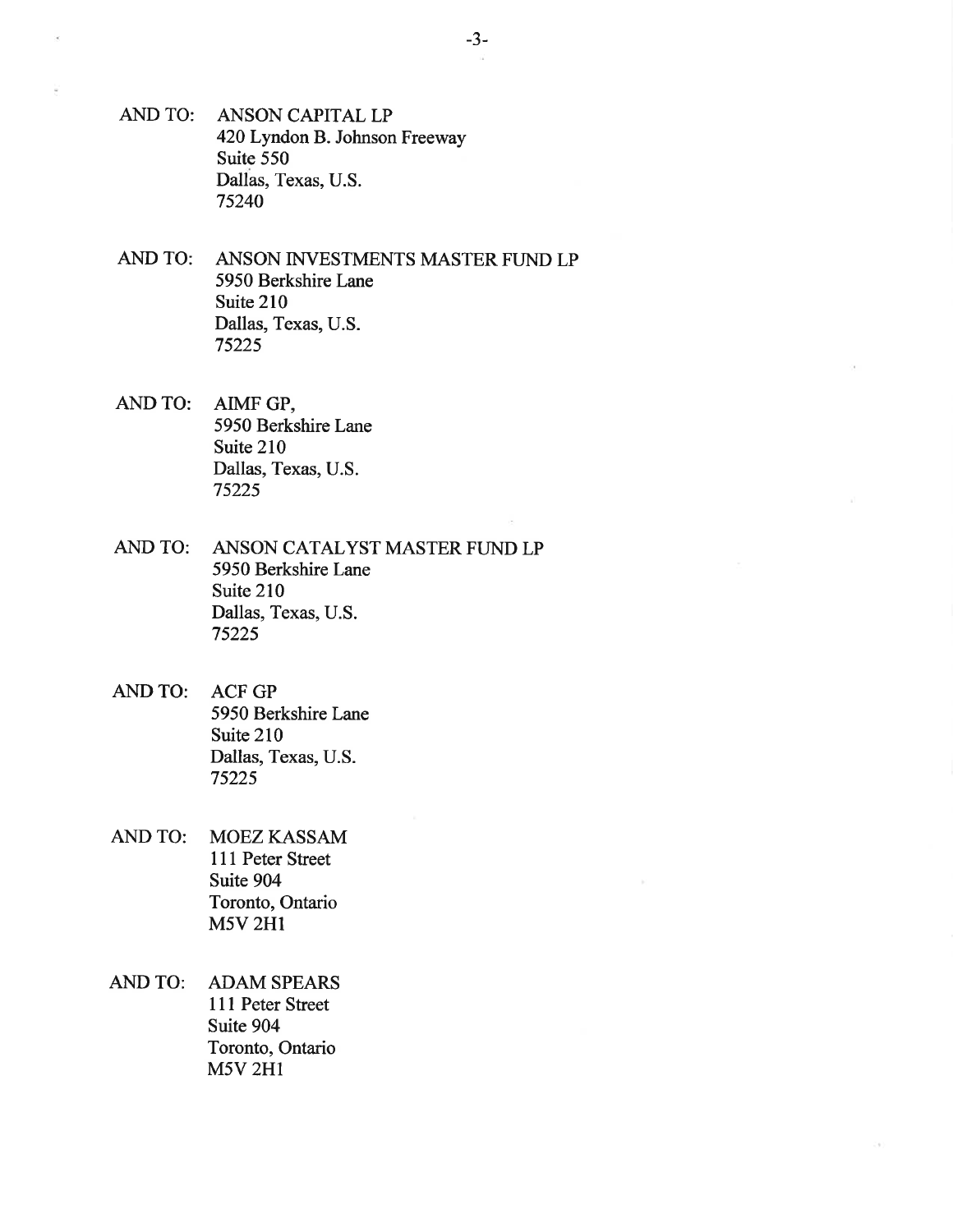- AND TO: SUNNY PURI 111 Peter Street Suite 904 Toronto, Ontario M5V 2H1
- AND TO: BRUCE LANGSTAFF 158 St. Leonard's Ave North York, Ontario M4N 1K7
- AND TO: ROB COPELAND 63 N. 3'd St. Apt.207 Brooklyn, New York 11249
- AND TO: CLARITYSPRING INC. 545 5th Avenue 8th Floor New York, New York, U.S. 10017
- AND TO: NATHAN ANDERSON c/o ClaritySpring Inc. 545 5th Avenue 8th Floor New York, New York, U.S 10017
- AND TO: KEVIN BAUMANN
- AND TO: JEFFREY MCFARLANE
- AND TO: DARRYL LEVITT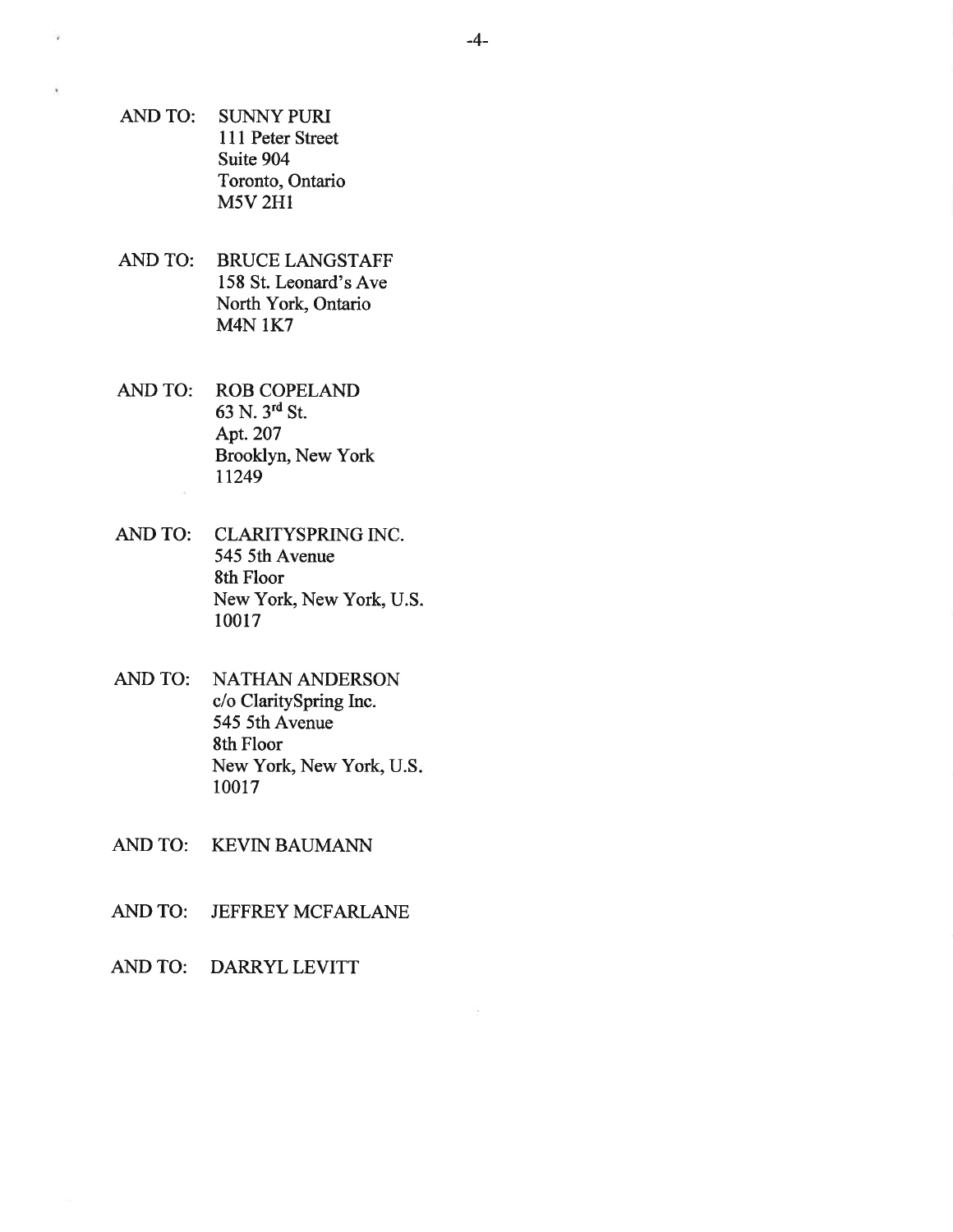AND TO: RICHARD MOLYNEUX

ŵ,

AND TO: AND JOHN DOES #1-10